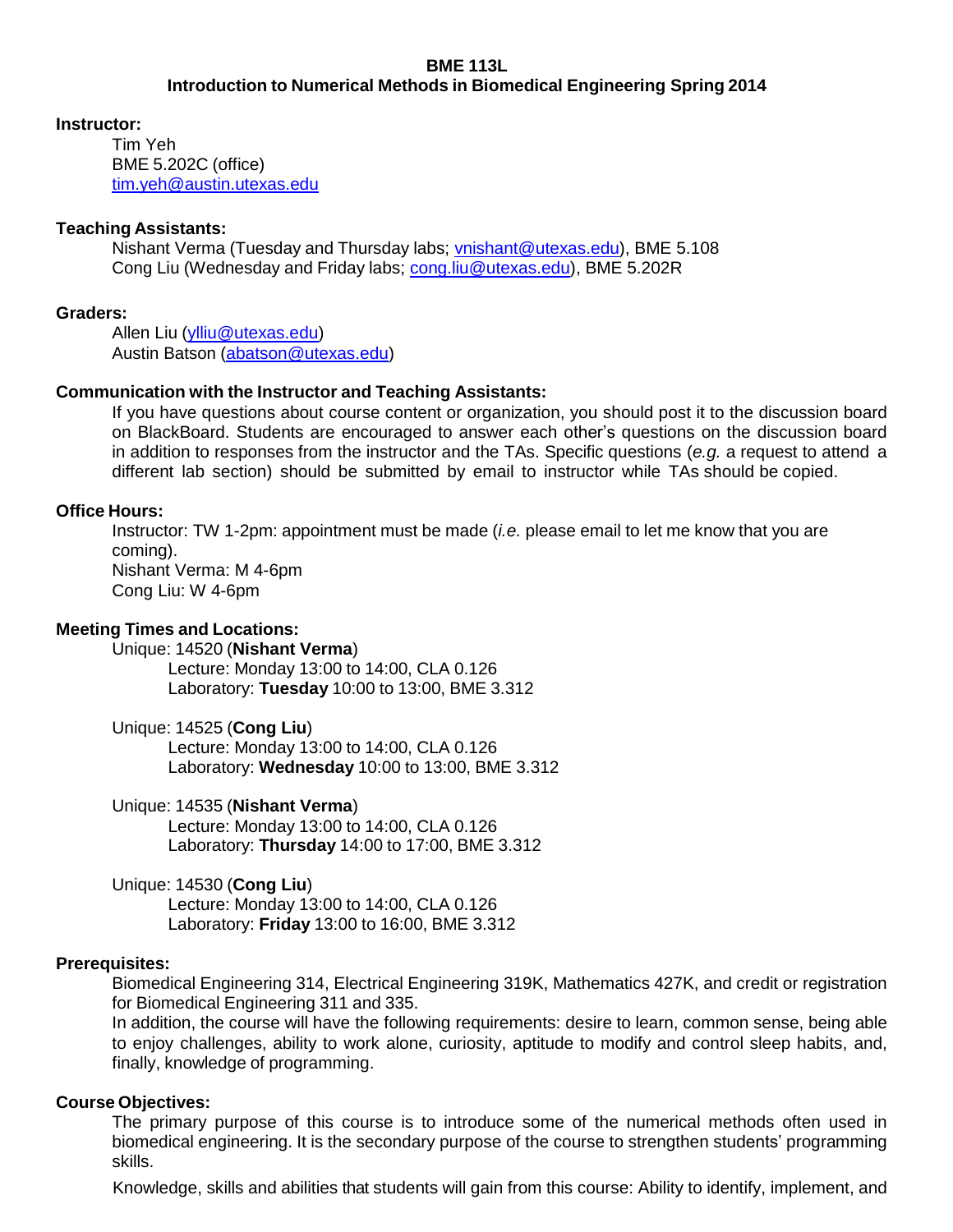evaluate an appropriate numerical method for a given problem in biomedical engineering. This include the ability to quantitatively specify a biomedical problem, choose the most suitable method from among several alternatives, and to implement the selected method in a specified programming language.

#### **Course Description:**

This course introduces principles and techniques of numerical analysis of biomedical engineering problems. The main objective of this course is to expose you to principles and approaches in numerical modeling of biomedical engineering problems. Broadly, the course will cover numerical methods of integration, differentiation, interpolation, curve fitting, data analysis, sampling and estimation, error analysis, analysis of ordinary differential equations, symbolic computation, and scientific visualization.

The course will be divided into 6 modules (12 laboratories).

Module 1: Modeling, Computers, and Error Analysis Introduction to programing (MATLAB) Round-off & truncation errors Module 2: Roots Bracketing Methods Open Methods Module 3: Linear Systems Linear Algebraic Equations, Matrix Algebra, Gauss Estimation Iterative Methods Eigenvalues Module 4: Curve Fitting Linear Regression

General Linear Least-Squares and Nonlinear Regression Polynomial Interpolation Module 5: Integration and Differentiation

Numerical Integration Formulas Numerical Integration of Functions Numerical **Differentiation** 

Module 6: Ordinary Differential Equations Initial-Value Problems Boundary-Value Problems

For each module, the following approach is used: 1) formulate the problem; 2) analyze possible approaches and select specific approach; 3) develop an algorithm/solution; 4) obtain and analyze the results, sources of "noise and artifacts"; 5) discuss the findings.

Overall, fundamental similarities between various numerical approaches will be stressed, and vital differences will be discussed.

#### **Textbooks**

# *Required:*

Steven C. Chapra: Applied Numerical Methods with MATLAB for Engineers and Scientists, 3<sup>rd</sup> Edition, McGraw Hill, 2011.

Lecture notes and other materials available through the BlackBoard.

# *Supplemental/Optional:*

Mathworks website [\(http://www.mathworks.com/\)](http://www.mathworks.com/)) MATLAB documentation http://www.mathworks.com/help/techdoc/

#### **Teaching Approach:**

The students will attend one lecture (1 hour) and one laboratory session (3 hours) per week. There will be reading and laboratory assignments every week.

#### **Attendance Policy:**

Attendance is required for lectures and laboratory sessions. Attendance of the laboratory session will affect the grading for the assignments (there will be a sign-in sheet for each lab session)!

#### **Lab Assignments:**

Laboratory assignments are due on your next lab session day at 8:59 am. For instance, if you come to the Tuesday lab session, your weekly assignment is due next Tuesday at 8:59 am. No late assignments will be accepted unless a documented emergency or excused absence in accordance with the policies of the University of Texas. Submitted laboratory modules should be your own work, but general methods may be discussed with other students.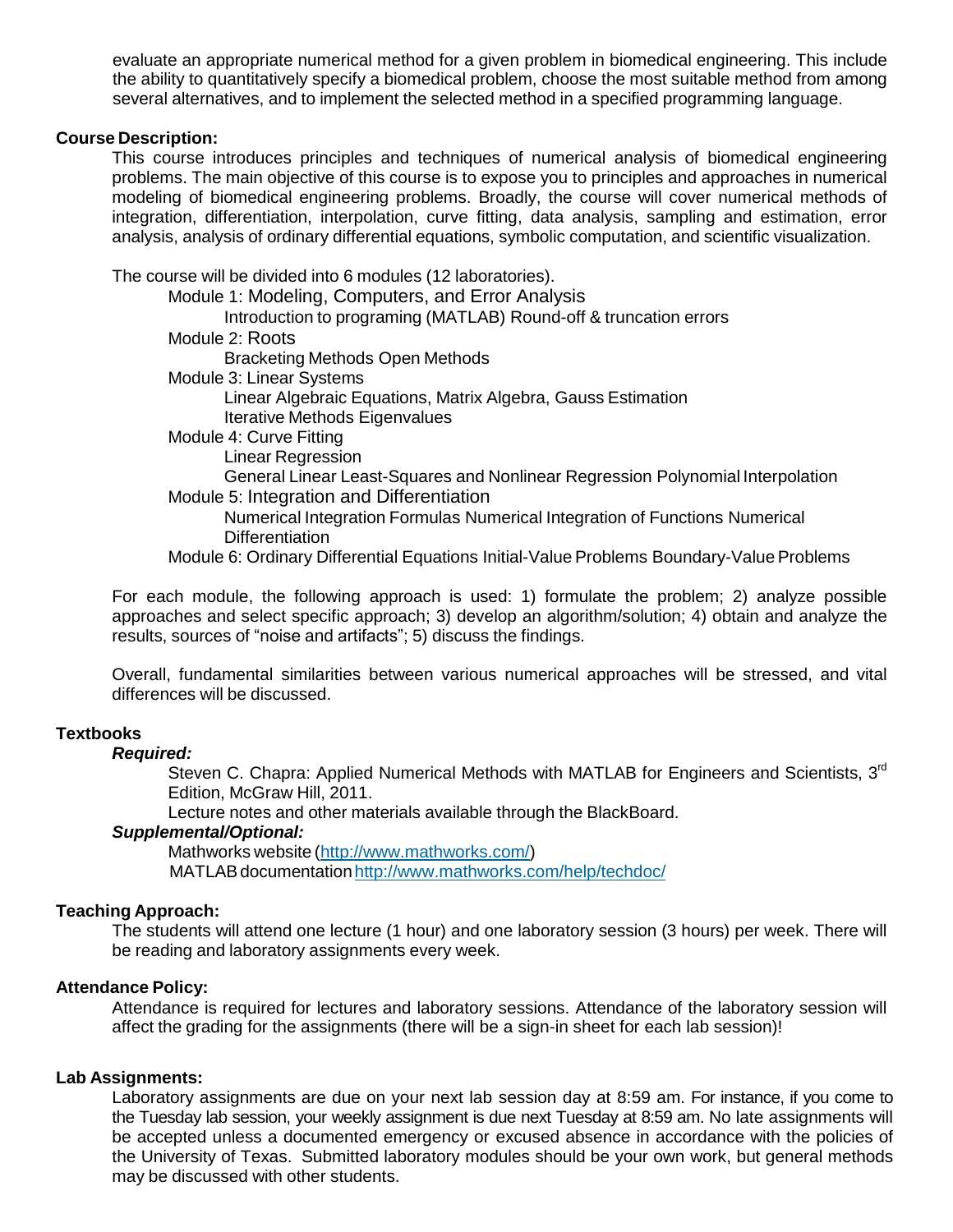### **Grading & Evaluation**

The course grade will be determined by laboratory sessions (12  $\cdot$  3.5 = 42%), in-class quizzes (8  $\cdot$  1 = 8%), three mid-term examination (16%+17%+17%=50%), and final examination (see below).

### *Lab Modules:*

Each lab (weekly) will be graded, all labs are graded equally.

*Re-grade Requests:*

Re-grade requests have to be filed with the instructor within 7 days of the return of the laboratory assignment or examinations. The re-grade request should be in writing with an explanation that addresses the error in the grading. Requests that do not address an error will not be considered.

### *Mid-Term Examinations:*

The in-class written comprehensive mid-term examinations will cover the corresponding topics (see schedule).

# *Final Examination:*

The written comprehensive final examination will cover all of the topics. Students that performed exceptionally well during the semester as determined by their laboratory grades and mid-term examinations, may be exempt from the final examination.

### *Final Grade:*

Final letter grades will be assigned as:

90% ≤ **A**; 80 ≤ **B** ≤ 89%; 70 ≤ **C** ≤ 79%; 60 ≤ **D** ≤ 69%; **F** < 60%

Should the median of the class prove to be less than 80%, the grades will be curved. In the curve calculation, "M" stands for the median score of the class and SD is the standard deviation of the class.

M + SD ≤ **A**; M ≤ **B** < M + SD; M - SD ≤ **C** < M; M - 2\*SD ≤ **D** < M - SD; **F** < M - 2\*SD Please notice that a curve cannot "hurt" you in the sense that your grade cannot be lower when a curve is applied than when it isn't.

Individual assessments are not curved. For example, there is no curve on a lab module. If a curve is applied, it is only to the *total* score at the *end* of the semester.

# **Class Web site:**

All materials for the class will be distributed electronically via Blackboard (http://courses.utexas.edu) You will be responsible for checking the Blackboard course site regularly for class work and announcements.

#### **Use of E-mail**

In this course e-mail will be used as a means of communication with students. You will be responsible for checking your e-mail regularly for class work and announcements.

All students should become familiar with the University's official e-mail student notification policy. It is the student's responsibility to keep the University informed as to changes in his or her e-mail address. Students are expected to check e-mail on a frequent and regular basis in order to stay current with University-related communications, recognizing that certain communications may be time-critical. It is recommended that e-mail be checked daily, but at a minimum, twice per week. The complete text of this policy and instructions for updating your e-mail address are available at <http://www.utexas.edu/its/policies/emailnotify.html>

#### **Academic Integrity**

Each student must be vigilant of Academic Integrity at all times. The University of Texas at Austin Honor Code states: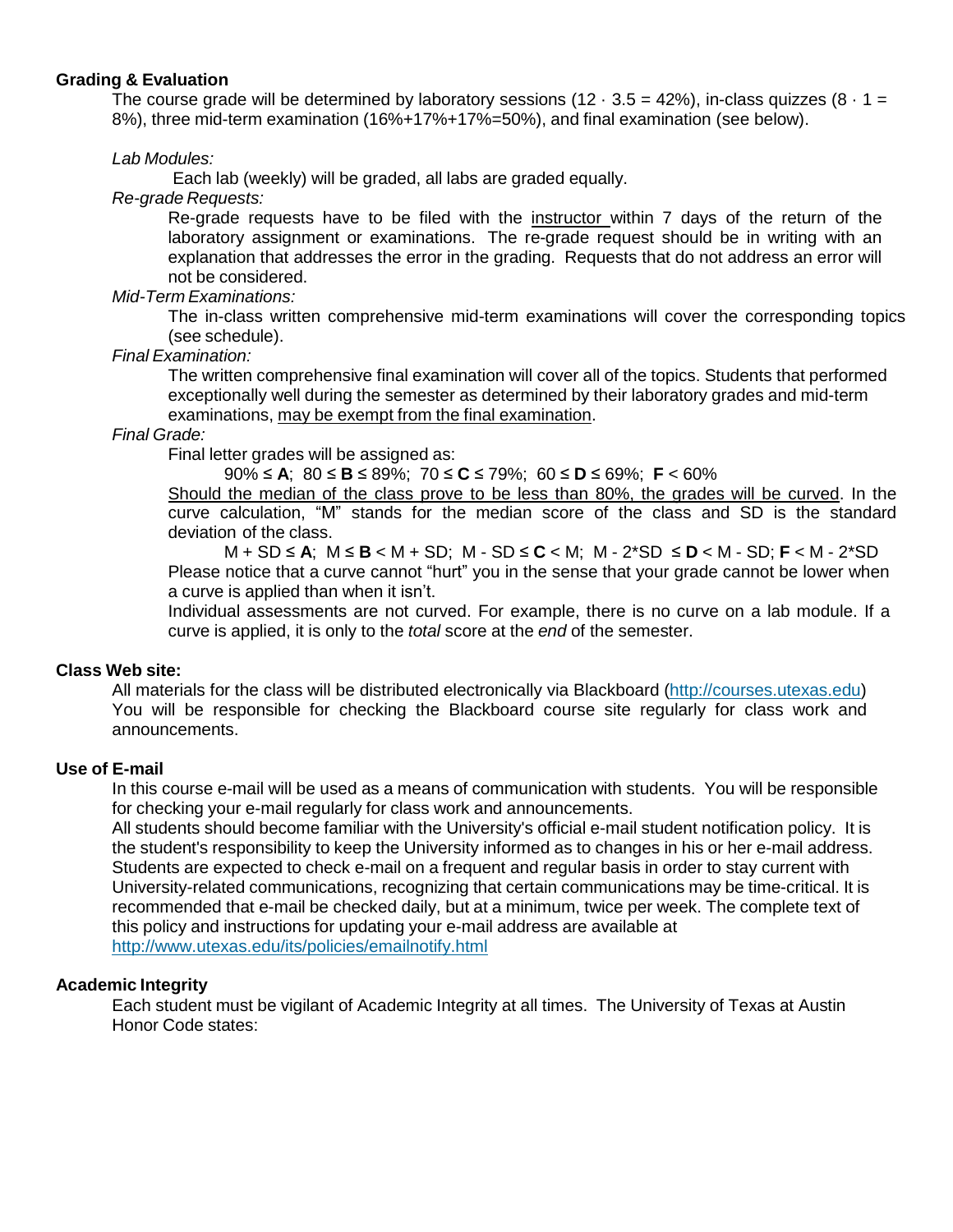*The core values of the University of Texas at Austin are learning, discovery, freedom, leadership, individual opportunity, and responsibility. Each member of the University is expected to uphold these values through integrity, honesty, trust, fairness, and respect toward peers and community.*

Academic dishonesty will not be tolerated and will be dealt with in as severe a manner as possible. Standards for Academic Integrity at UT Austin are detailed at [http://deanofstudents.utexas.edu/sjs/acint\\_student.php](http://deanofstudents.utexas.edu/sjs/acint_student.php)

# **ABET Criteria:**

The UT BME Department continuously documents progress in successfully achieving the Department's program outcomes for the "Accreditation Board for Engineering and Technology" (ABET). For more information on ABET go to: [http://www.abet.org/.](http://www.abet.org/)

ABET requires accredited BME programs to demonstrate that students gain:

- (1) An understanding of biology and physiology.
- (2) The ability to apply advanced mathematics (including differential equations and statistics), science, and engineering to solve problems at the interface of engineering and biology.
- (3) The ability to make measurements on, and interpret data from living systems addressing the problems associated with the interaction between living and non-living materials and systems.

The UT BME department has defined the following seven program outcomes (POs) that every undergraduate student awarded a degree will be able to:

- (1) Apply knowledge of biological and physical sciences, mathematics, and engineering to solve problems at the interface of engineering and biology.
- (2) Design and conduct experiments and analyze and interpret data to support the understanding of biological systems and processes.
- (3) Design a biomedical engineering system, component and/or process that meets specific needs, and demonstrate understanding of relevant technical professional and ethical issues.
- (4) Function on multi-disciplinary teams.
- (5) Communicate effectively in verbal, written, and graphical format.
- (6) Identify, formulate, and solve biomedical engineering problems that address contemporary issues within a global, societal, and economic context.
- (7) Recognize the need to pursue continuing educational opportunities in biomedical engineering and have the ability to do so.

The Program Outcomes (POs) for BME 113L are:

- e) An ability to identify, formulate, and solve engineering problems
- k) An ability to use the techniques, skills, and modern engineering tools necessary for engineering practice

These two POs will be identified in assignments during the semester.

# **Notice for Students with Disabilities**

Students with disabilities who require special accommodations need to get a letter that documents the disability from the Services for Students with Disabilities area of the Office of the Dean of Students (471-6259 voice or 471-4641 TTY for users who are deaf or hard of hearing). This letter should be presented to the instructor at the beginning of the semester and accommodations needed should be discussed at that time. Five business days before an exam the student should remind the instructor of any testing accommodations that will be needed. See websites below for more information:

<http://deanofstudents.utexas.edu/ssd/providing.php> <http://www.utexas.edu/diversity/ddce/ssd/>

# **Accommodations for Religious Holidays**

By UT Austin policy, you must notify the instructor of your pending absence at least fourteen days prior to the date of observance of a religious holy day. If you must miss a class, an examination, a lab assignment, or a project in order to observe a religious holy day, you will be given an opportunity to complete the missed work within a reasonable time after the absence.